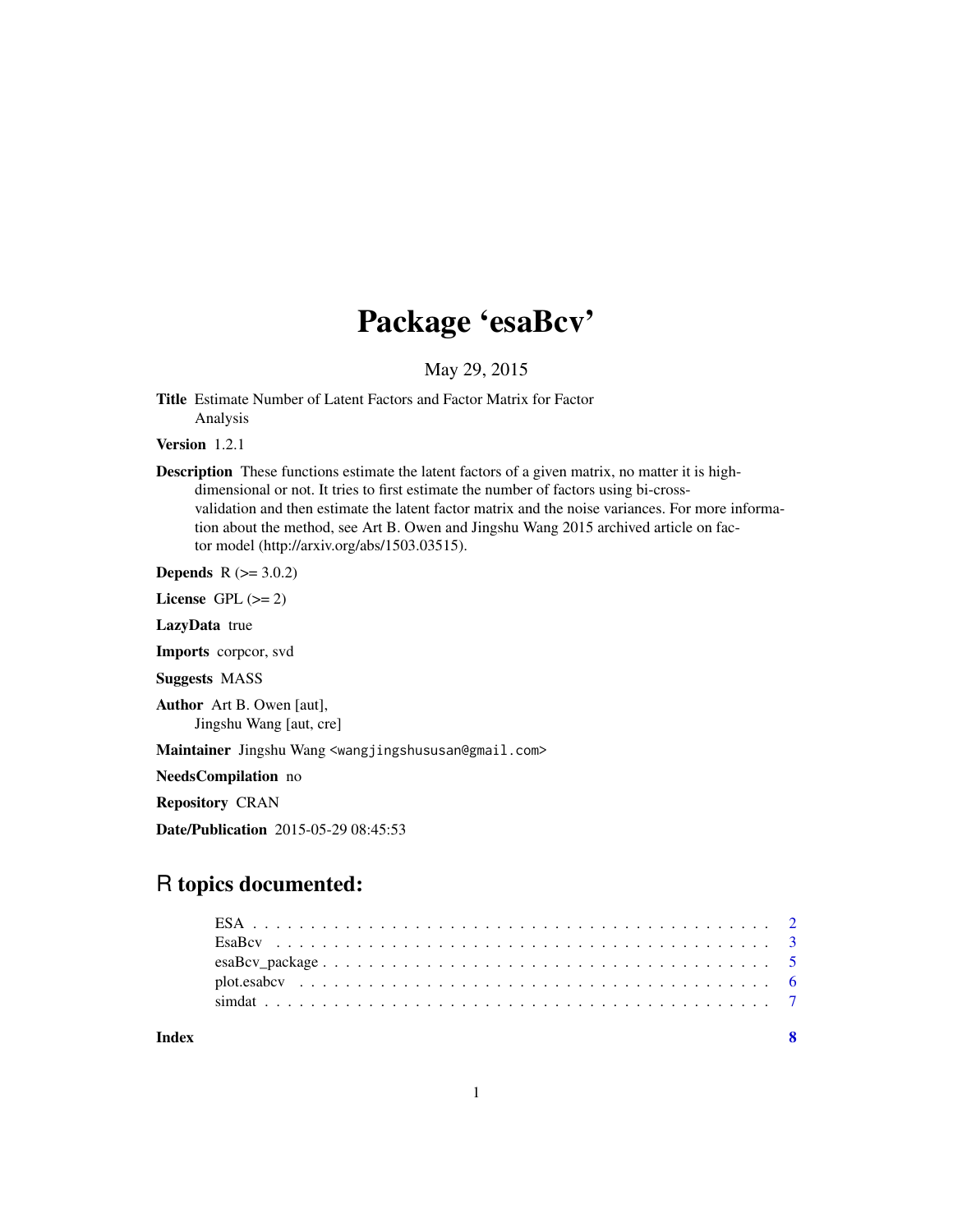#### Description

Estimate the latent factor matrix and noise variance using early stopping alternation (ESA) given the number of factors.

#### Usage

ESA(Y,  $r$ ,  $X = NULL$ , center = F, niter = 3, svd.method = "fast")

#### Arguments

| Υ          | observed data matrix. p is the number of variables and n is the sample size.<br>Dimension is $c(n, p)$                                                                                                                                                                                                                                                                                                                                  |
|------------|-----------------------------------------------------------------------------------------------------------------------------------------------------------------------------------------------------------------------------------------------------------------------------------------------------------------------------------------------------------------------------------------------------------------------------------------|
| r          | The number of factors to use.                                                                                                                                                                                                                                                                                                                                                                                                           |
| X          | the known predictors of size $c(n, k)$ if any. Default is NULL (no known<br>predictors). k is the number of known covariates.                                                                                                                                                                                                                                                                                                           |
| center     | logical, whether to add an intercept term in the model. Default is False.                                                                                                                                                                                                                                                                                                                                                               |
| niter      | the number of iterations for ESA. Default is 3.                                                                                                                                                                                                                                                                                                                                                                                         |
| svd.method | either "fast", "propack" or "standard". "fast" is using the fast svd function<br>in package corpcor to compute SVD, "propack" is using the propack. svd to<br>compute SVD and "standard" is using the svd function in the base package.<br>Because of PROPACK issues, "propack" fails for some matrices, and when that<br>happens, the function will use "fast" to compute the SVD of that matrix instead.<br>Default method is "fast". |

#### Details

The model used is

$$
Y = 1\mu' + X\beta + n^{1/2}UDV' + E\Sigma^{1/2}
$$

where D and  $\Sigma$  are diagonal matrices, U and V are orthogonal and  $\mu'$  and V' mean \_mu transposed\_ and  $\vee$  transposed respectively. The entries of E are assumed to be i.i.d. standard Gaussian. The model assumes heteroscedastic noises and especially works well for high-dimensional data. The method is based on Owen and Wang (2015). Notice that when nonnull X is given or centering the data is required (which is essentially adding a known covariate with all 1), for identifiability, it's required that  $\langle X, U \rangle = 0$  or  $\langle 1, U \rangle = 0$  respectively. Then the method will first make a rotation of the data matrix to remove the known predictors or centers, and then use the latter  $n - k$ (or  $n - k - 1$  if centering is required) samples to estimate the latent factors.

<span id="page-1-1"></span><span id="page-1-0"></span>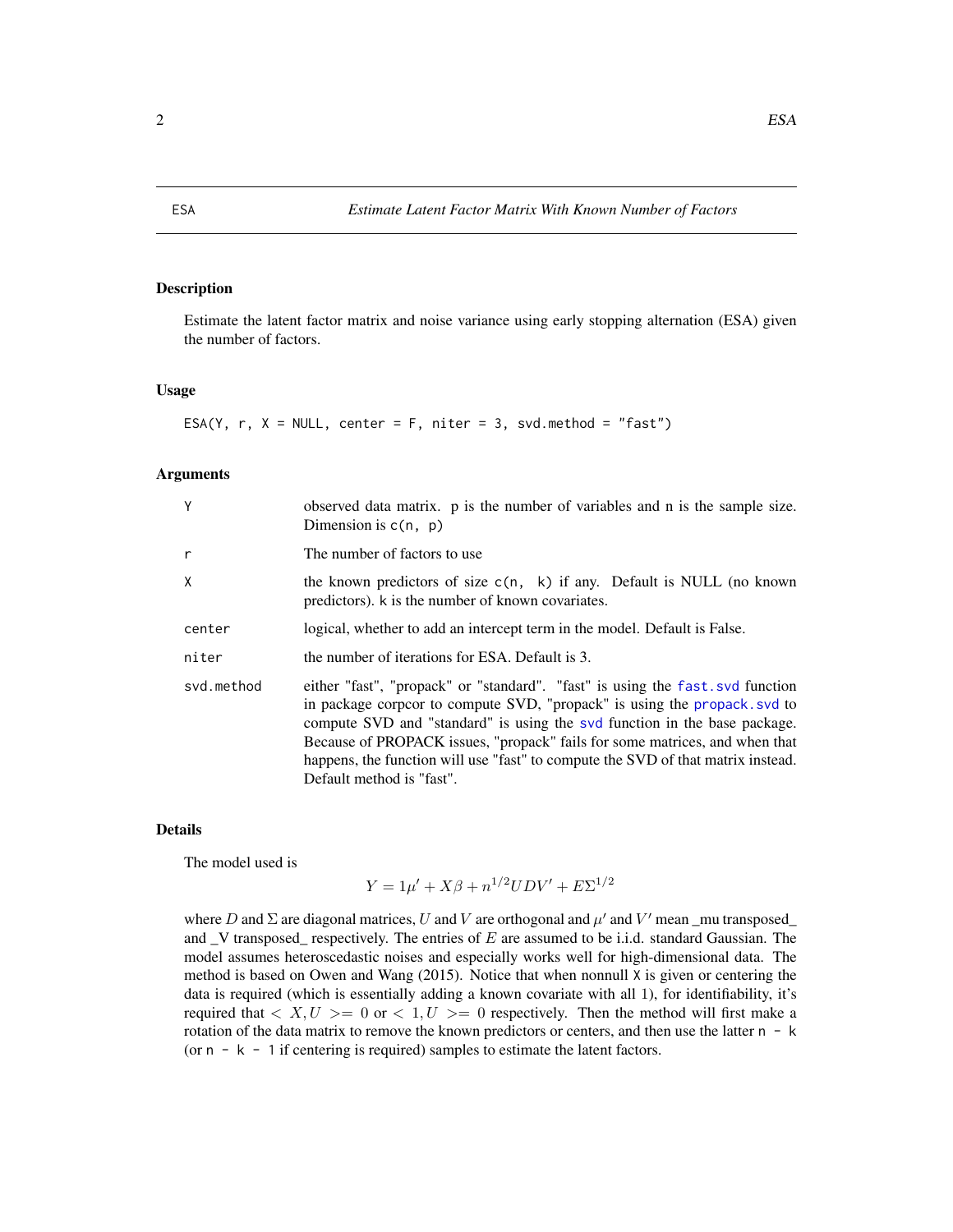#### <span id="page-2-0"></span> $Esabcv$  3

#### Value

The returned value is a list with components

| estSigma | the diagonal entries of estimated $\Sigma$ which is a vector of length p                                                                       |
|----------|------------------------------------------------------------------------------------------------------------------------------------------------|
| estU     | the estimated U. Dimension $c(n, r)$                                                                                                           |
| estD     | the estimated diagonal entries of $D$ which is a vector of length $r$                                                                          |
| estV     | the estimated V. Dimension is $c(p, r)$                                                                                                        |
| beta     | the estimated <i>beta</i> which is a matrix of size $c(k, p)$ . Return NULL if the<br>argument X is NULL.                                      |
| estS     | the estimated signal (factor) matrix $S$ where                                                                                                 |
|          | $S = 1\mu' + X\beta + n^{1/2}UDV'$                                                                                                             |
| mu       | the sample centers of each variable which is a vector of length p. It's an estimate<br>of $\mu$ . Return NULL if the argument center is False. |

#### References

Art B. Owen and Jingshu Wang(2015), Bi-cross-validation for factor analysis, [http://arxiv.org/](http://arxiv.org/abs/1503.03515) [abs/1503.03515](http://arxiv.org/abs/1503.03515)

#### Examples

```
Y \le matrix(rnorm(100), nrow = 10) + 3 * rnorm(10) %*% t(rep(1, 10))
ESA(Y, 1)
```
<span id="page-2-1"></span>

**Estimate Latent Factor Matrix** 

#### Description

Find out the best number of factors using Bi-Cross-Validation (BCV) with Early-Stopping-Alternation (ESA) and then estimate the factor matrix.

#### Usage

```
EsaBcv(Y, X = NULL, r.limit = 20, niter = 3, nRepeat = 12, only.r = F,
  svd.method = "fast", center = F)
```
#### Arguments

| Y       | observed data matrix. p is the number of variables and n is the sample size.<br>Dimension is $c(n, p)$                        |
|---------|-------------------------------------------------------------------------------------------------------------------------------|
| X       | the known predictors of size $c(n, k)$ if any. Default is NULL (no known<br>predictors). k is the number of known covariates. |
| r.limit | the maximum number of factor to try. Default is 20. Can be set to Inf.                                                        |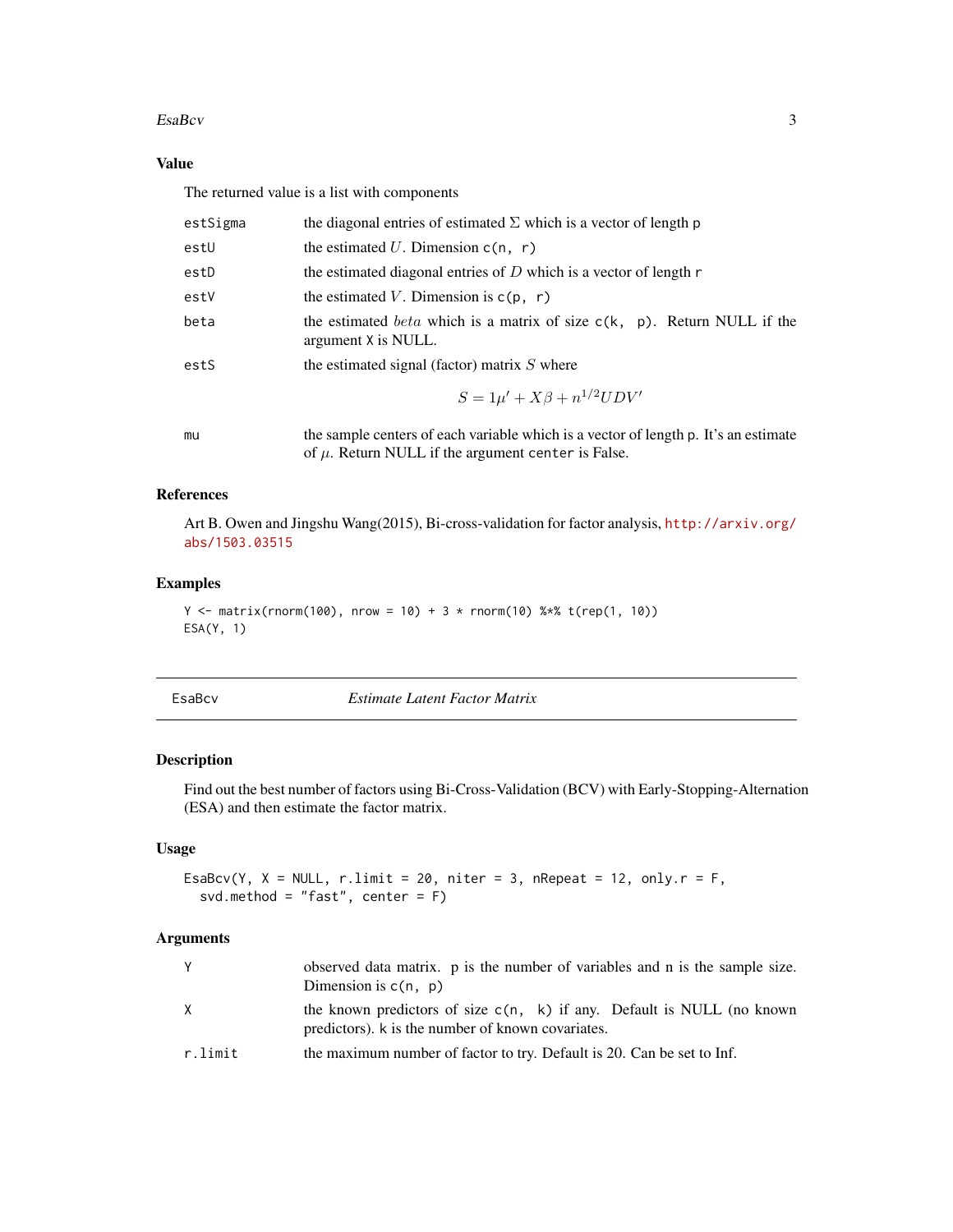<span id="page-3-0"></span>

| niter      | the number of iterations for ESA. Default is 3.                                                                                                                                                                                                                                                                                                                                                                                         |
|------------|-----------------------------------------------------------------------------------------------------------------------------------------------------------------------------------------------------------------------------------------------------------------------------------------------------------------------------------------------------------------------------------------------------------------------------------------|
| nRepeat    | number of repeats of BCV. In other words, the random partition of $Y$ will be<br>repeated for nRepeat times. Default is 12.                                                                                                                                                                                                                                                                                                             |
| only.r     | whether only to estimate and return the number of factors.                                                                                                                                                                                                                                                                                                                                                                              |
| svd.method | either "fast", "propack" or "standard". "fast" is using the fast svd function<br>in package corpcor to compute SVD, "propack" is using the propack. svd to<br>compute SVD and "standard" is using the svd function in the base package.<br>Because of PROPACK issues, "propack" fails for some matrices, and when that<br>happens, the function will use "fast" to compute the SVD of that matrix instead.<br>Default method is "fast". |
| center     | logical, whether to add an intercept term in the model. Default is False.                                                                                                                                                                                                                                                                                                                                                               |

#### Details

The model is

 $Y = 1\mu' + X\beta + n^{1/2}UDV' + E\Sigma^{1/2}$ 

where D and  $\Sigma$  are diagonal matrices, U and V are orthogonal and  $mu'$  and V' represent \_mu transposed\_ and \_V transposed\_ respectively. The entries of E are assumed to be i.i.d. standard Gaussian. The model assumes heteroscedastic noises and especially works well for high-dimensional data. The method is based on Owen and Wang (2015). Notice that when nonnull X is given or centering the data is required (which is essentially adding a known covariate with all 1), for identifiability, it's required that  $\langle X, U \rangle = 0$  or  $\langle 1, U \rangle = 0$  respectively. Then the method will first make a rotation of the data matrix to remove the known predictors or centers, and then use the latter  $n - k$  (or  $n - k - 1$  if centering is required) samples to estimate the latent factors. The rotation idea first appears in Sun et.al. (2012).

#### Value

EsaBcv returns an obejct of [class](#page-0-0) "esabcv" The function plot plots the cross-validation results and points out the number of factors estimated An object of class "esabcv" is a list containing the following components:

| best.r   | the best number of factor estimated                                                                   |
|----------|-------------------------------------------------------------------------------------------------------|
| estSigma | the diagonal entries of estimated $\Sigma$ which is a vector of length p                              |
| estU     | the estimated U. Dimension is $c(n, r)$                                                               |
| estD     | the estimated diagonal entries of $D$ which is a vector of length $r$                                 |
| estV     | the estimated V. Dimension is $c(p, r)$                                                               |
| beta     | the estimated $\beta$ which is a matrix of size $c(k, p)$ . Return NULL if the argument<br>X is NULL. |
| estS     | the estimated signal (factor) matrix $S$ where                                                        |
|          | $S = 1\mu' + X\beta + n^{1/2}UDV'$                                                                    |
| mu       | the sample centers of each variable which is a vector of length p. It's an estimate                   |

mu the sample centers of each variable which is a vector of length p. It's an estimate of  $\mu$ . Return NULL if the argument center is False.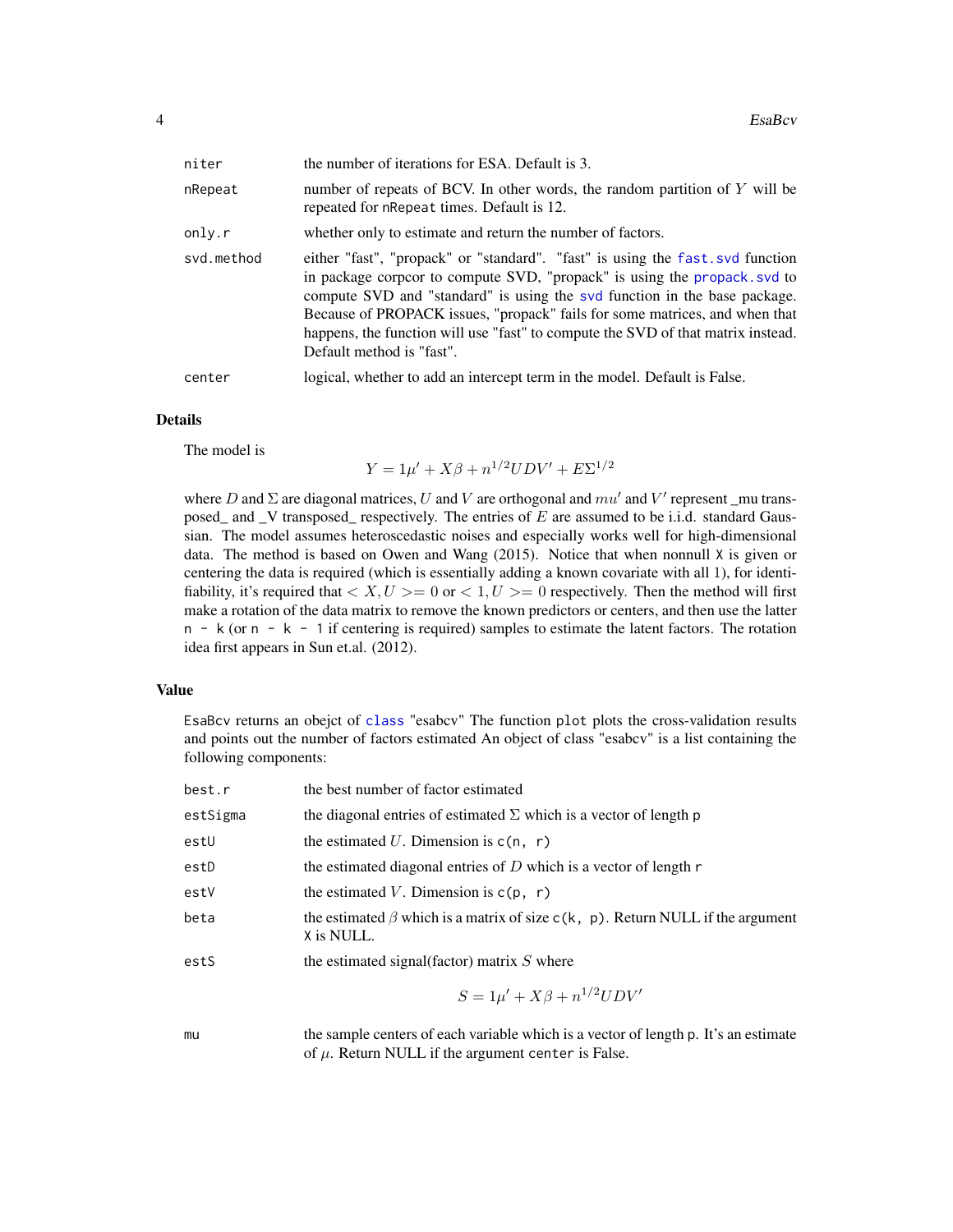<span id="page-4-0"></span>

| max.r       | the actual maximum number of factors used. For the details of how this is de-<br>cided, please refer to Owen and Wang $(2015)$   |
|-------------|----------------------------------------------------------------------------------------------------------------------------------|
| result.list | a matrix with dimension $c(nRepeat, (max.r + 1))$ storing the detailed BCV<br>entrywise MSE of each repeat for r from 0 to max.r |

#### References

Art B. Owen and Jingshu Wang(2015), Bi-cross-validation for factor analysis, [http://arxiv.org/](http://arxiv.org/abs/1503.03515) [abs/1503.03515](http://arxiv.org/abs/1503.03515)

Yunting Sun, Nancy R. Zhang and Art B. Owen, Multiple hypothesis testing adjusted for latent variables, with an application to the AGEMAP gene expression data. The Annuals of Applied Statistics, 6(4): 1664-1688, 2012

#### See Also

[ESA](#page-1-1), [plot.esabcv](#page-5-1)

#### Examples

```
Y \le - matrix(rnorm(100), nrow = 10)
EsaBcv(Y)
```
esaBcv\_package *esaBcv*

#### Description

The esaBcv package provides functions to estimate the latent factors of a given matrix, no matter it is high-dimensional or not. It tries to first estimate the number of factors using Bi-cross-validation and then estimate the latent factor matrix and the noise variances using an Early-stopping-alternation method. The method is proposed by Art B. Owen and Jingshu Wang (2015).

#### Author(s)

Maintainer: Jingshu Wang <wangjingshususan@gmail.com>

#### See Also

Owen and Wang (2015) Bi-cross-validation for factor analysis, [http://arxiv.org/abs/1503.](http://arxiv.org/abs/1503.03515) [03515](http://arxiv.org/abs/1503.03515)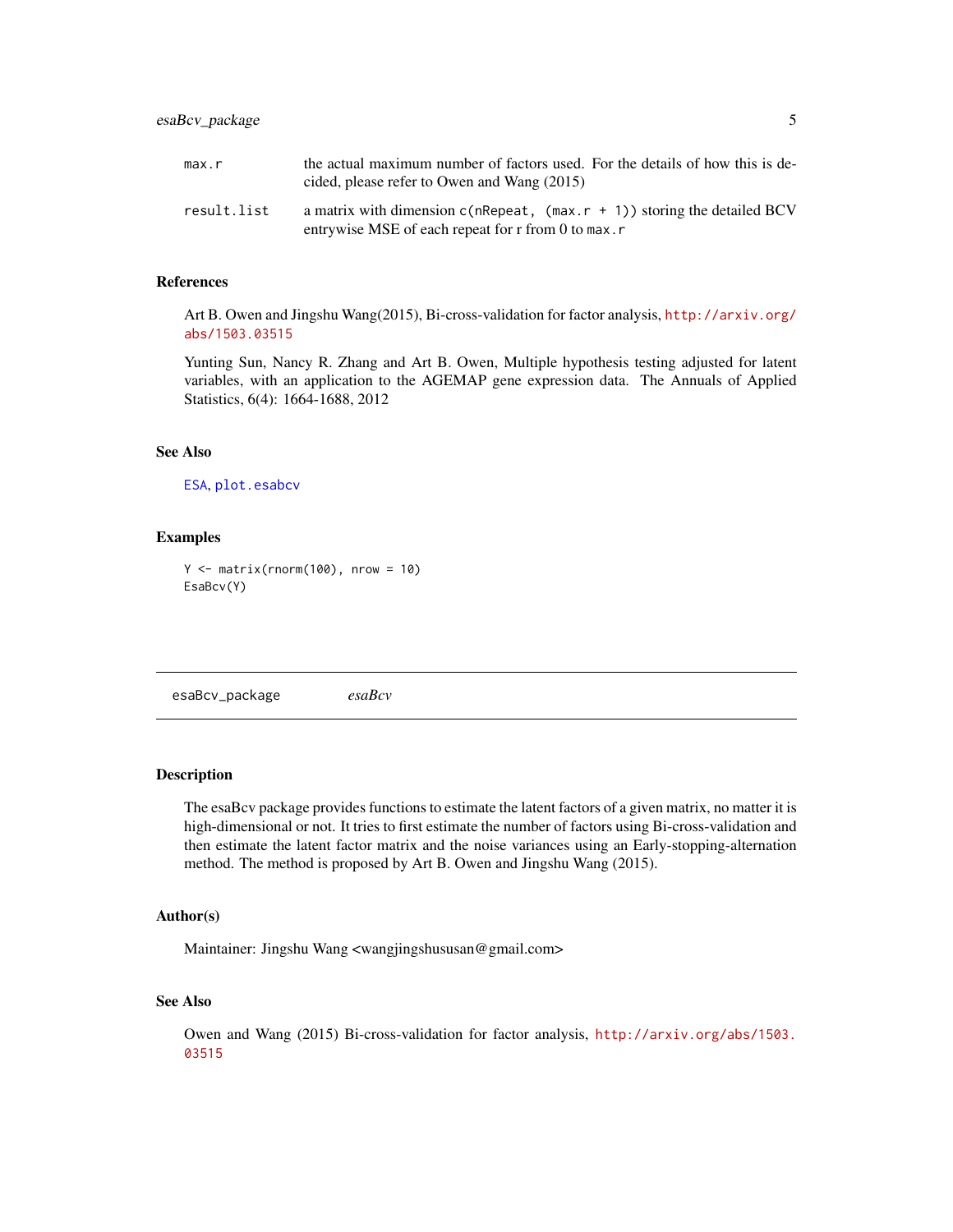#### Examples

```
## Not run:
data(simdat)
result <- EsaBcv(simdat$Y)
plot(result)
```
## End(Not run)

<span id="page-5-1"></span>plot.esabcv *Plot Bi-cross-validation(BCV) Errors*

#### Description

Plot the average BCV entrywise MSE against the number of factors tried, with error bars and the best number of factors picked.

#### Usage

```
## S3 method for class 'esabcv'
plot(x, start.r = 0, end.r = NA,
  xlab = "Number of Factors", ylab = "BCV MSE",
 main = "Bi-cross-validation Error", col.line = "BLUE", ...)
```
#### Arguments

| x        | esabcy object, typically result of EsaBcy.                                                                            |
|----------|-----------------------------------------------------------------------------------------------------------------------|
| start.r  | the starting number of factors to display in the plot.                                                                |
| end.r    | the largest number of factors allowed to display in the plot. Default is NA, which<br>means to make end. r as max. r. |
| xlab     | title for the x axis.                                                                                                 |
| ylab     | title for the y axis.                                                                                                 |
| main     | title for the plot.                                                                                                   |
| col.line | the line color.                                                                                                       |
| $\cdots$ | other parameters to be passed through to plotting functions.                                                          |

#### Details

The esabcv object contains the raw BCV result result.list, which is a matrix with dimension c(nRepeat,  $(max.r + 1)$ ) where nRepeat is the number of BCV repeats and max. r is the maximum number of factors tried. If either tail of the error curve dominates, then the user has the option to change the start and end rank for plotting.

<span id="page-5-0"></span>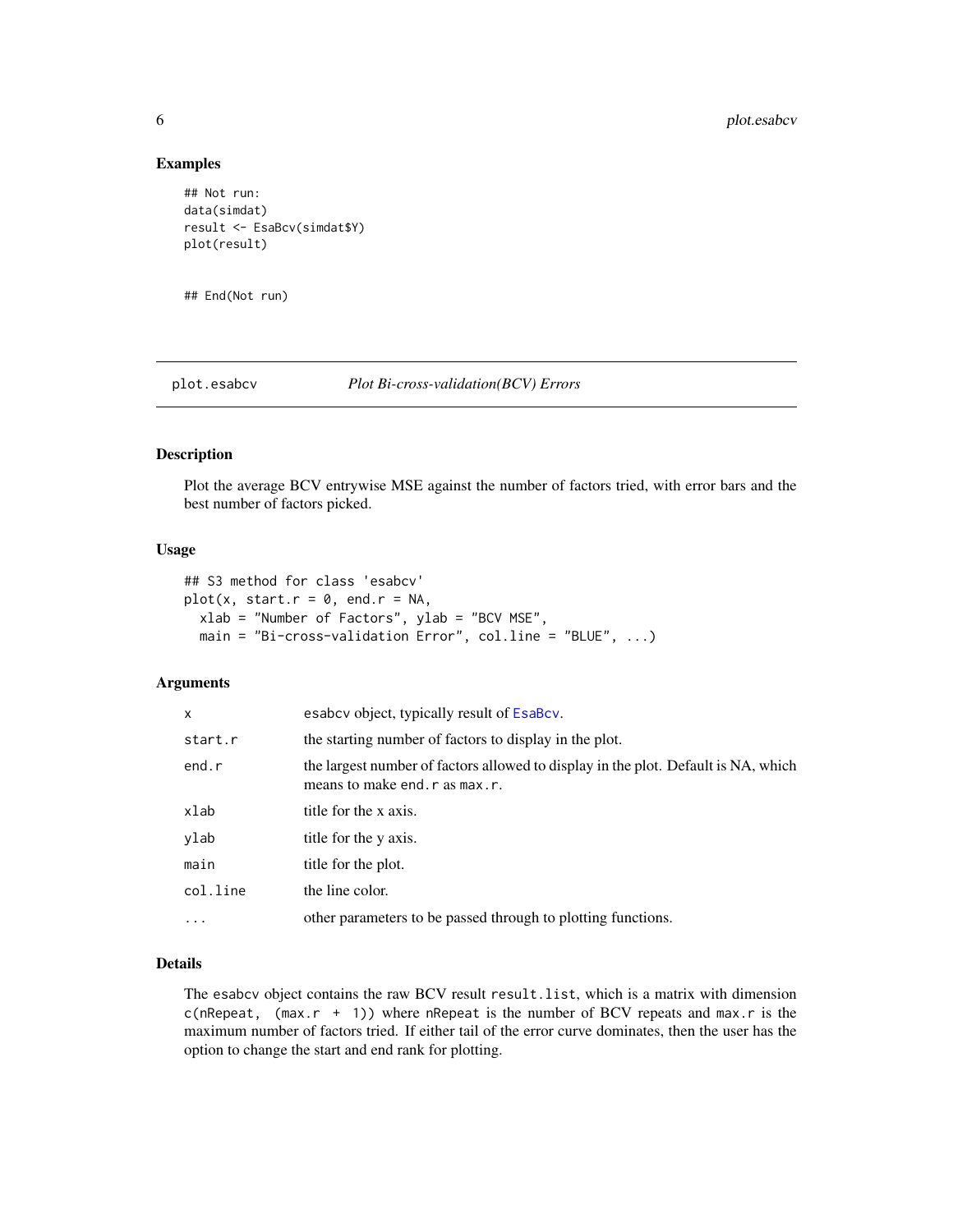#### <span id="page-6-0"></span>simdat 7

#### Value

A plot ploting the average BCV entrywise MSE against the number of factors tried (start.r to max.r + 1), with error bars (one standard deviation) in grey and selected number of factors marked by a red crossing.

#### Examples

```
## Not run:
data(simdat)
result <- EsaBcv(simdat$Y)
plot(result)
plot(result, start.r = 1)
```
## End(Not run)

simdat *Example Dataset*

#### Description

The data is a simulated data set where the data matrix is generated from the latent factor model

$$
Y = n^{1/2}UDV' + E\Sigma^{1/2}
$$

where  $D$  and  $\Sigma$  are diagonal matrices, and  $U$  and  $V$  are orthogonal.  $V'$  means  $\bot$ V transposed $\bot$ . For the factors, we include one giant factor, five useful factors, one harmful factor and one undetectable factor. For more details of the simulation method used, please refer to Appendix A.1 of Owen and Wang (2015) Bi-cross-validation for factor analysis, <http://arxiv.org/abs/1503.03515>.

#### Details

The dataset is a list of components:

- Y a data matrix of 200 by 1000, where each row is a sample and each column is a variable
- U the orthogonal factor matrix  $U$  of size 200 by 8.
- V the orthogonal factor matrix  $V$  of size 1000 by 8.
- D the vector of diagonal entries of D.
- Sigma the vector of diagonal entries of  $\Sigma$ .
- oracle.r the oracle rank (the optimal number of factors that should be kept) of the factor matrix.